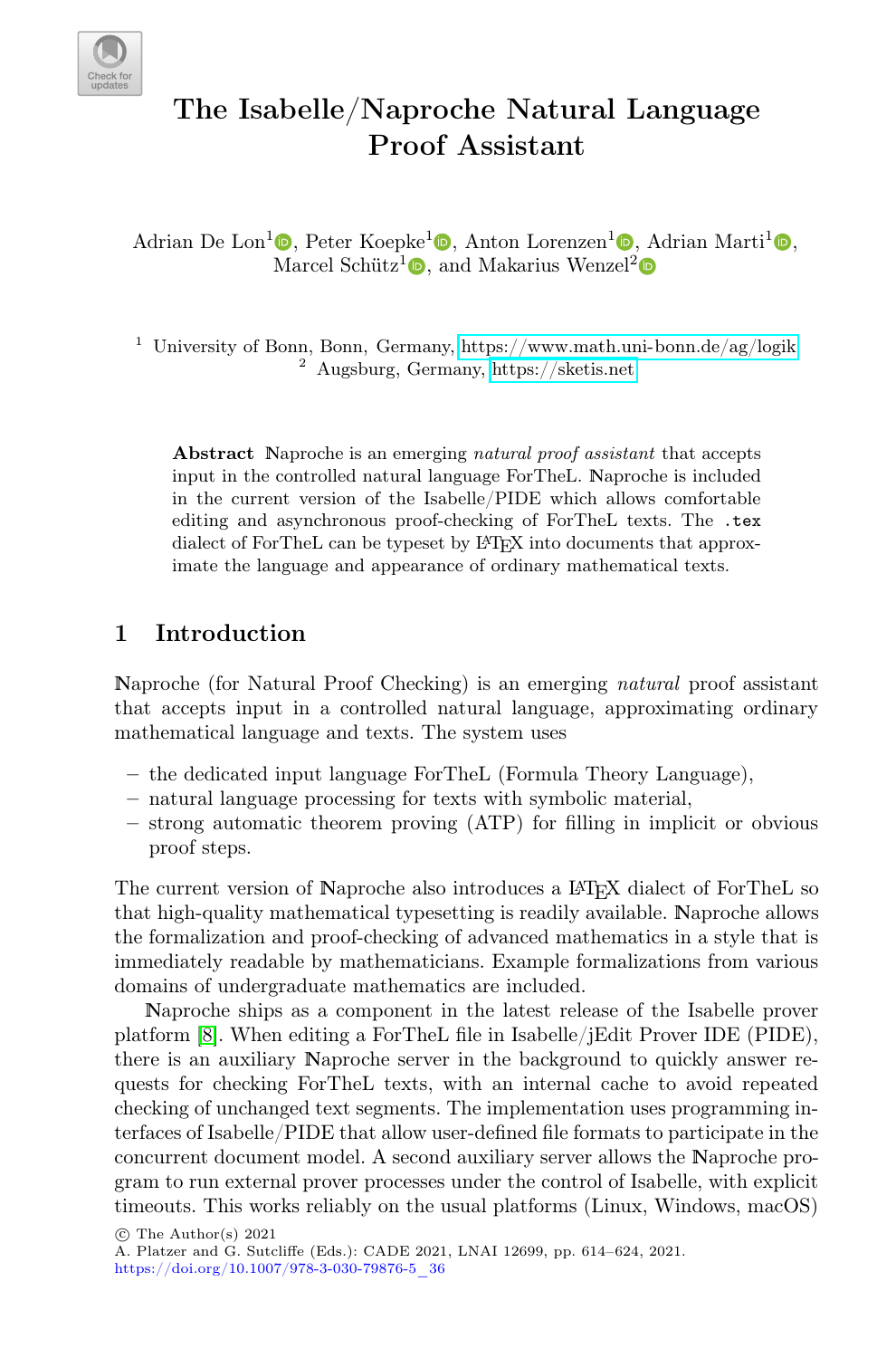by re-using external provers of Isabelle/Sledgehammer [\[17\]](#page-10-0). From the perspective of logic, there is no connection of Naproche with Isabelle/Sledgehammer or any other Isabelle/HOL tools.

In this paper we briefly discuss the need for natural proof assistants, provide some general information on Isabelle/Naproche, and give an overview of methods employed in the system, using an excerpt from a formalization of Euclid's infinitude of primes as a running example. To conclude we compare  $\mathbb N$  aproche to other projects in formal mathematics with natural language input and indicate ways to further extend Naproche's naturalness and efficiency.

# 2 Natural Proof Assistants

While state-of-the-art interactive theorem provers have been successfully used to prove and certify highly non-trivial research mathematics, they are still, according to Lawrence Paulson [\[16\]](#page-9-1) "unsuitable for mathematics. Their formal proofs are unreadable."

Natural proof assistants intend to bridge the wide gap between intuitive mathematical texts and the formal rigour of logical calculi. We propose the following criteria for natural proof assistants:

- Input languages should be close to the mathematical vernacular, including support for common grammatical conventions and symbolic expressions. These languages should support familiar text structurings, such as the usual definition-theorem-proof style.
- Proofs should consist of natural argumentative phrases for various proof tactics, allowing for a more declarative style.
- The system should use familiar logics and mathematical ontologies.
- Tedious details and obvious proof gaps should be filled in automatically.
- An intuitive editor should allow for interactive text and theory development, where incremental proof checking can guide the formalization.

We expect that naturalness will be crucial for the adoption of formal mathematics by the wider mathematical community. This is in line with some ongoing large-scale projects in formal mathematics. For instance, the ALEXANDRIA project by Paulson [\[16\]](#page-9-1) stipulates:

ALEXANDRIA will be based on legible structured proofs. Formal proofs should be not mere code, but a machine-checkable form of communication between mathematicians.

The Formal Abstracts project of Thomas Hales [\[5\]](#page-9-2) intends to

- give a statement of the main theorem of each published mathematical paper in a language that is both human and machine readable,
- link each term in theorem statements to a precise definition of that term (again in human/machine readable form).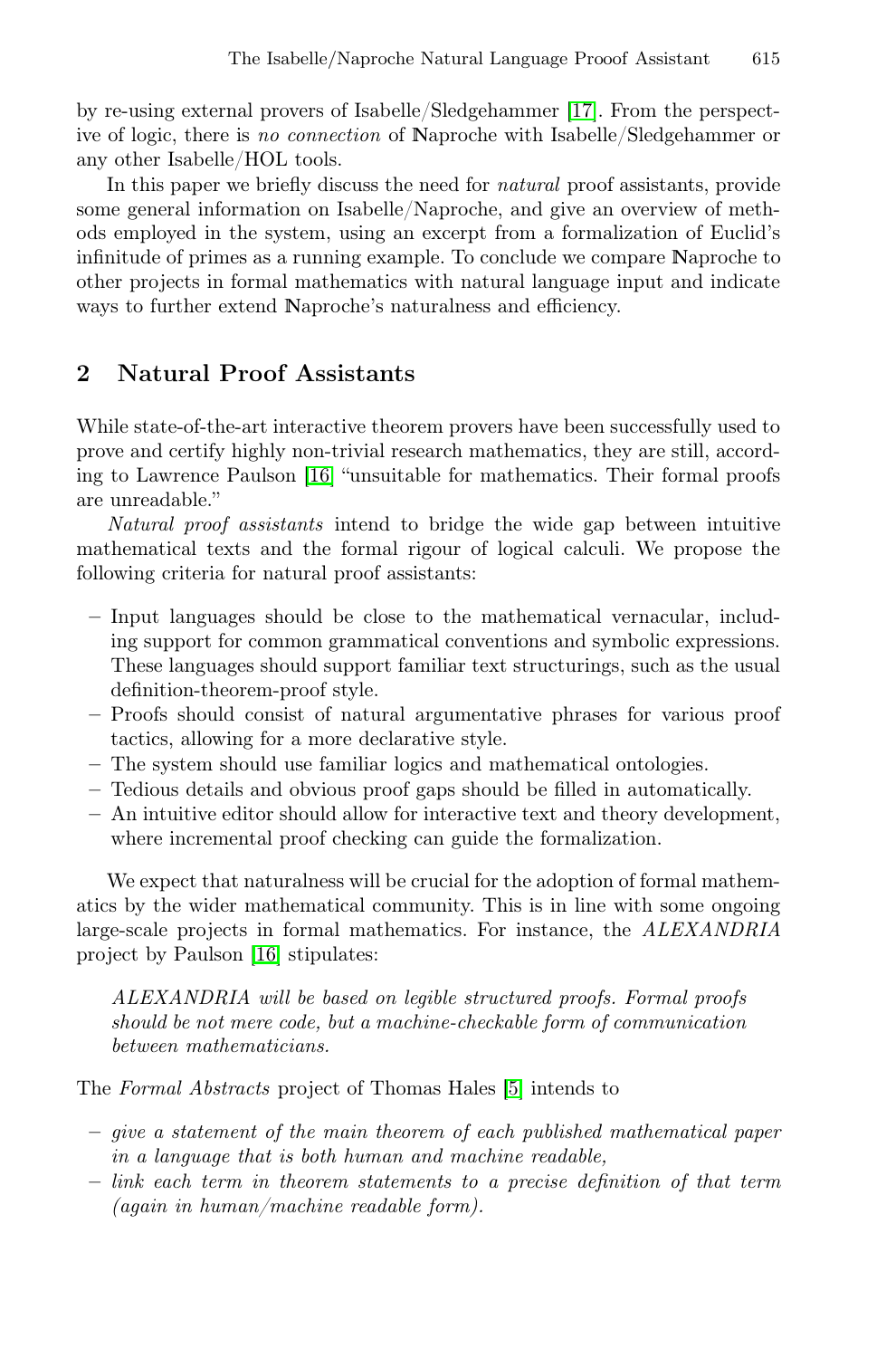#### 3 Isabelle/Naproche

The Naproche proof assistant stems from two long-term efforts aiming towards naturalness: the Evidence Algorithm (EA) and System for Automated Deduction (SAD) projects at the universities of Kiev and Paris [\[14,](#page-9-3)[15,](#page-9-4)[20,](#page-10-1)[21\]](#page-10-2), and the Naproche project at Bonn  $[1,2,3,10]$  $[1,2,3,10]$  $[1,2,3,10]$  $[1,2,3,10]$ . Naproche extends the input language ForTheL of SAD and embeds it into L<sup>AT</sup>EX, allowing mathematical typesetting; the original proof-checking mechanisms of SAD have been made more efficient and varied.

The first experimental integration of the then Naproche-SAD prover into the Isabelle Prover IDE was done in 2018 by Frerix and Wenzel [\[23,](#page-10-3) §1.2]. The current (refined and extended) version has now become a bundled component of Isabelle2021 [\[8\]](#page-9-0). After downloading and unpacking the Isabelle distribution, Isabelle/Naproche becomes immediately accessible in the Documentation panel, section Examples, entry  $$ISABELLE_NAPROCHE/Intro.$  Isabelle and its addon components work directly without manual installation, but this comes at the cost of substantial resource requirements: on Linux the total size is 1.2 GB, which includes Java 15 (330 MB), E prover 2.5 (30 MB), and Naproche (20 MB). The bulk of other Isabelle components are required for Isabelle/HOL theory and proof development, but Naproche has no logical connection to that.

The Naproche prover is invoked automatically when editing ForTheL files with .ftl or .ftl.tex extensions. Further examples and an introductory tutorial are linked in the Isabelle theory file \$ISABELLE\_NAPROCHE/Intro.thy: as usual for Isabelle/jEdit and other IDEs, following a link works by a mouse click combined with the keyboard modifier CTRL (Linux, Windows) or CMD (macOS). The examples deal with results from undergraduate number theory, geometry, and set theory; most are available in the classic ASCII style as well as in LATEX style and typeset in PDF.

The ForTheL library FLib [\[13\]](#page-9-9) contains a variety of formalizations for earlier versions of Naproche. Some substantial texts have been written as undergraduate student projects and cover, e.g., group theory up to Sylow theorems, initial chapters from Walter Rudin's Analysis, or set theory up to Silver's theorem in cardinal arithmetic. These texts will soon be upgraded to the new version of Naproche and included in an interlinked formalized library of readable and proof-checked mathematical texts.

## 4 Formalizing in ForTheL

#### 4.1 Example

The following screenshot shows a proof of the infinitude of prime numbers in the Isabelle/Naproche Prover IDE taken from the bundled tutorial which itself is a proof-checked ForTheL text: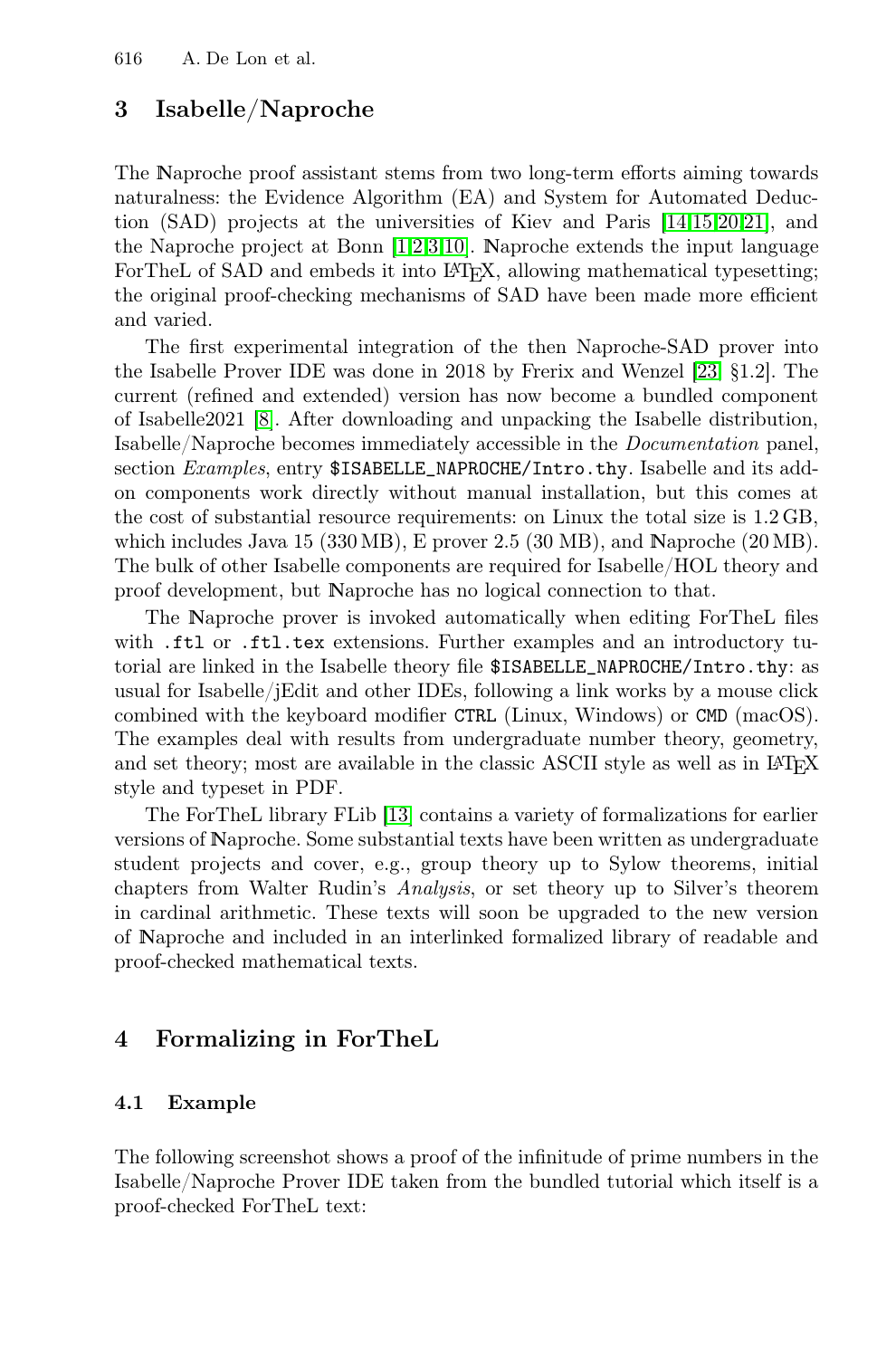

The editor buffer contains the ForTheL source, which also happens to conform to standard LATEX format. (The "Contradiction" lemma, now deactivated by a  $\mathcal{C}$ , is a left-over of a typical check for hidden inconsistencies in the axiomatic setup.) The Output panel contains feedback from the Naproche prover about the source document: "verification successful" and some statistics; the most relevant messages are also shown in-line over the source as squiggly underline with popup on mouse-hovering. The Sidekick/latex structure overview is provided by standard plugins of the underlying text editor. This piece of mathematics is typeset by LATEX as follows:

#### Euclid's Theorem

**Signature.**  $\mathbb P$  is the class of prime natural numbers. **Theorem.**  $\mathbb P$  is infinite. *Proof.* Assume that r is a natural number and p is a sequence of length r and  $\{p_1, \ldots, p_r\}$  is a subclass of  $\mathbb{P}$ . [...]

#### 4.2 The ForTheL Language

The mathematical controlled language ForTheL has been developed over several decades in the Evidence Algorithm (EA) / System for Automated Deduction (SAD) project. It is carefully designed to approximate the weakly typed natural language of mathematics whilst being efficiently translatable to first-order logic. In ForTheL, standard mathematical types are called notions, and these are internally represented as predicates with a distinguished variable, which are treated as unary predicates with the other variables used as parameters ("types as predicates"). This leads to a flexible dependent type system where number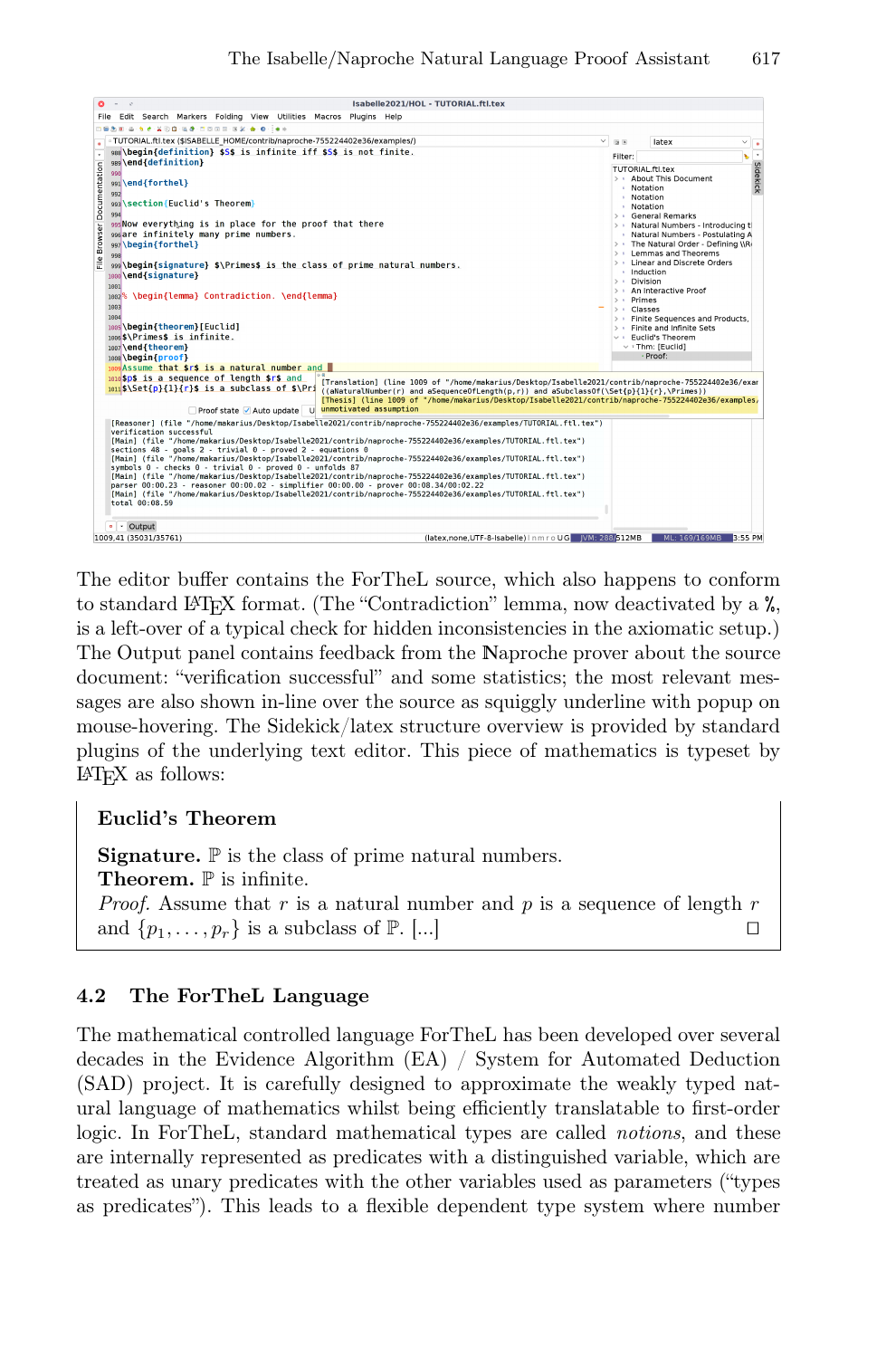systems can be cumulative ( $\mathbb{N} \subseteq \mathbb{R}$ ), and notions can depend on parameters (subsets of  $\mathbb N$ , divisors of *n*).

First-order languages of notions, constants, relations, and functions can be introduced and extended by signature and definition commands. The formalization of Euclid's theorem, e.g., sets out like:

Signature. A natural number is a small object. Let  $\dots m, n \dots$  denote natural numbers. Signature. 0 is a natural number. · · · **Signature.**  $m + n$  is a natural number.

# 5 Architecture of the Naproche System

Naproche follows standard principles of interactive theorem proving, but with a strong emphasis on the naturalness aspects explained above. The general information processing in the system is described in the following diagram. The core Naproche program is implemented in Haskell.



In the sequel we shall describe main components of Naproche.

## 5.1 Tokenizing and Parsing

aproche uses a standard tokenizing algorithm for cutting text up into a list of meaningful tokens, with precise source positions to enable PIDE messages and markup, e.g., by colours for free and bound variables. When using  $L^2T_FX$  syntax, the tokenizer also takes care of expanding certain T<sub>E</sub>X commands (see the next subsection).

Parsing is carried out in Haskell's monadic style with parser combinators. We allow ambiguous parsing, since it better fits natural language. Currently the translation into tagged first-order logic is already part of the parsing process. The following translation of our example snippet was obtained by running Naproche from the command line with the -T (translate) option: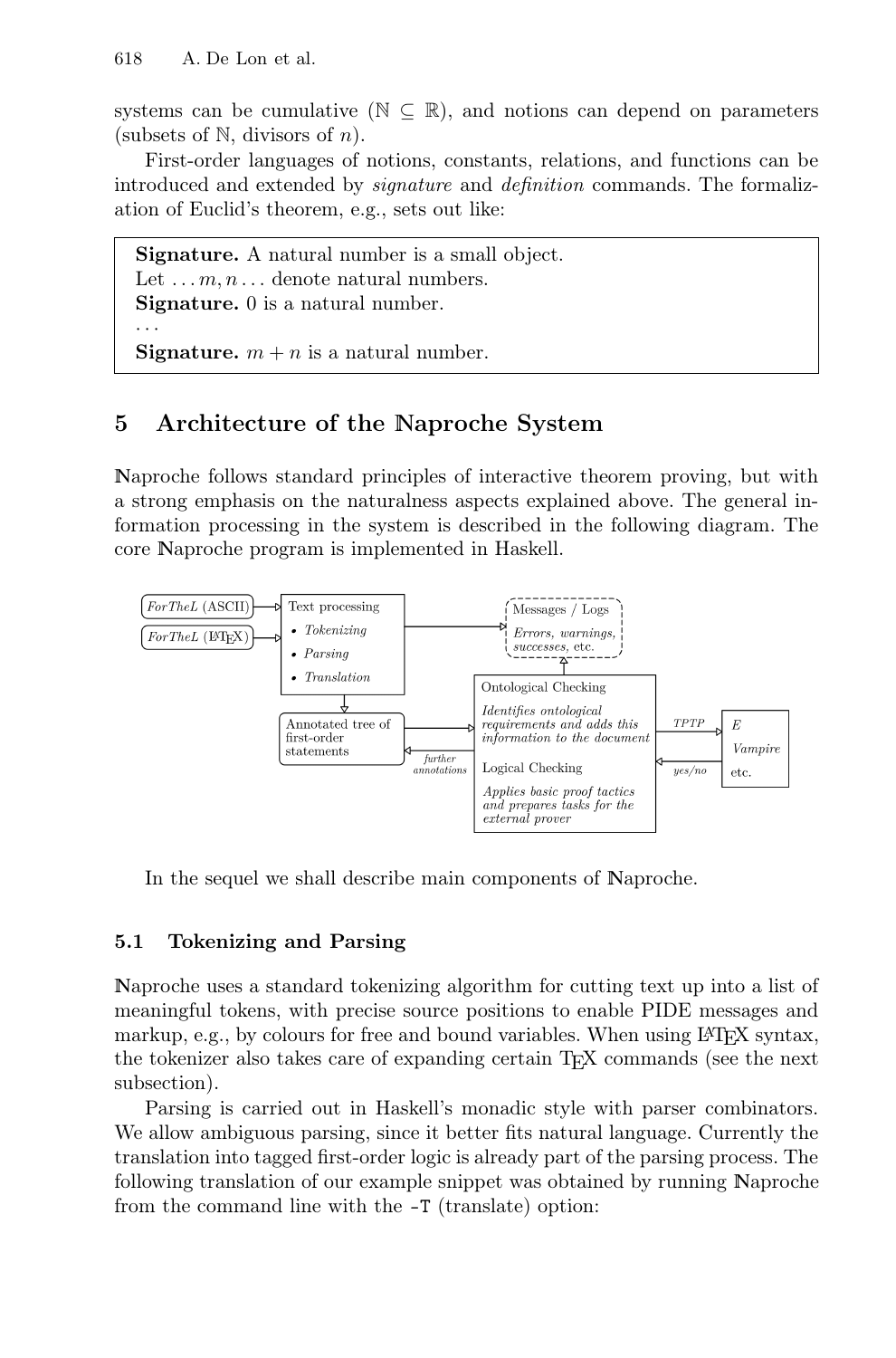```
......
hypothesis.
  assume forall v0 ((HeadTerm :: v0 = Primes) implies
  (aClass(v0) and forall v1 (aElementOf(v1,v0))iff (aNaturalNumber(v1) and isPrime(v1)))).
conjecture Euclid.
  isInfinite(Primes).
  proof.
    assume ((aNaturalNumber(r) and aSequenceOfLength(p,r)) and
    aSubsetOf(Set{p}{1}{r},Primes)).
    n = \text{Prod{p}{1}{r+1}.......
```
In order to make Naproche more versatile we plan on parsing into an abstract syntax tree instead, so that different logical back-ends could translate into different logics. We have already made some experiments on translating ForTheL to Lean [\[12\]](#page-9-10).

Moreover, with the input language growing, we shall eventually turn to some grammatical framework to speed up language development without hard-coding vocabulary or grammar rules into the Naproche code.

#### 5.2 LATEX Processing

We have extended Naproche to support a  $.$  ftl.tex format, in addition to the original .ftl format. Files in .ftl.tex format are intended to be readable by both Naproche for logical checking and by LATEX for typesetting.

The LATEX tokenizer ignores the whole document, except what is inside forthel environments of the form

```
\begin{forthel}
```

```
% Insert what you want Naproche to process here
\end{forthel}
```
In a forthel environment, standard LATEX syntax can be used for declaring text environments for theorems and definitions.

In Naproche, users can define their own operators and phrases by defining linguistic and symbolic *patterns*. This mechanism has been adapted to allow L<sup>AT</sup>FX constructs in patterns. In the Euclid text we use the pattern  $\Set{pt{1}{r}$  for the finite set  $\{p_1, \ldots, p_r\}$ . By defining **\Set** as a LATEX macro we can arrange that the ForTheL pattern will be printed in the familiar set notation:

```
\newcommand{\Set{}{\Set}{{#1_{#2},\dots,H_{#3}}}\}
```
There are some primitive concepts in Naproche, such as the logical operators  $\vee$ , ∧, ∃ that are directly recognized in the LATEX source and expanded to corresponding internal tokens.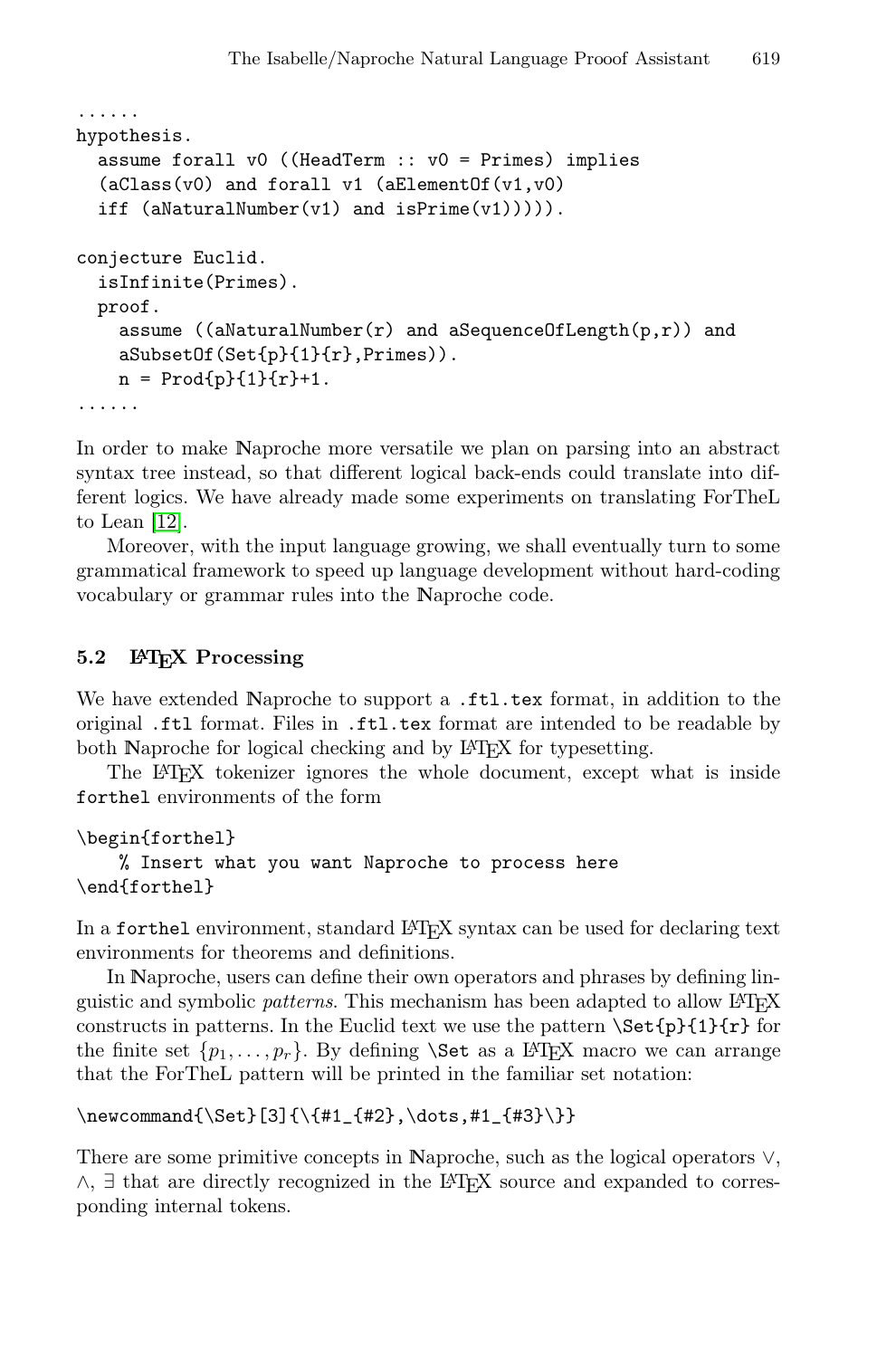The current release of Naproche does not differentiate between math mode and text mode in LATEX, since it re-uses much of the parsing machinery of the original .ftl format. Future releases shall make such a distinction to increase the robustness of the parser, improve error messages and resolve some ambiguities in the current grammar.

#### 5.3 Logical Processing

The first-order formulas derived from ForTheL statements are put into an internal ProofText data type consisting of blocks of formulae, arranged in a treelike fashion. The tree structure mirrors the logical structure of a text, where a statement can be seen as a node to which a subtext, e.g., its proof is attached. Since statements in a proof can have their own subproofs this leads to a recursive tree structure, on which the further checking is performed along a depth-first left-to-right traversal.

#### 5.4 Ontological Checking by the Naproche Reasoner

An innocent mathematical statement like  $a^2 + b^2 = c^2$  contains a number of implicit proof tasks, even if the whole statement is not to be proved, but part of a definition or an assumption. One has to check that  $a, b, c$  are (numerical) terms to which the squaring operation can be applied, and that the resulting squares can be subjected to addition and equality. These checks are called "ontological", and they roughly correspond to type checking in type-orientated systems. The situation here is however more complicated, as types (i.e. notions) and operations may involve first-order definitions with preconditions, which cannot be decided during the parsing process but only during proof-checking. So in the checking process each node of the aforementioned tree is first checked ontologically; if the node formula itself is marked as a conjecture, it is logically checked.

#### 5.5 Logical Checking by the Naproche Reasoner

The various checks are organized by the Naproche reasoner module. In simple cases the reasoner itself can supply a proof; if not, the reasoner constructs proof tasks for the ATP. Since definitions in first-order logic are formally symmetric equivalences, they may lead to circularities in proof searches. Instead definitions are successively unfolded by replacing the definiendum by the definiens. This process may be iterated when proof attempts fail.

The ATP is given certain timeouts to search for proofs. Ontological checking is supposed to be easier than proper mathematical proving. So the default time for each ontological check is set to 1 sec, whereas proving gets 3 sec and can be iterated for several rounds of definition unfolding.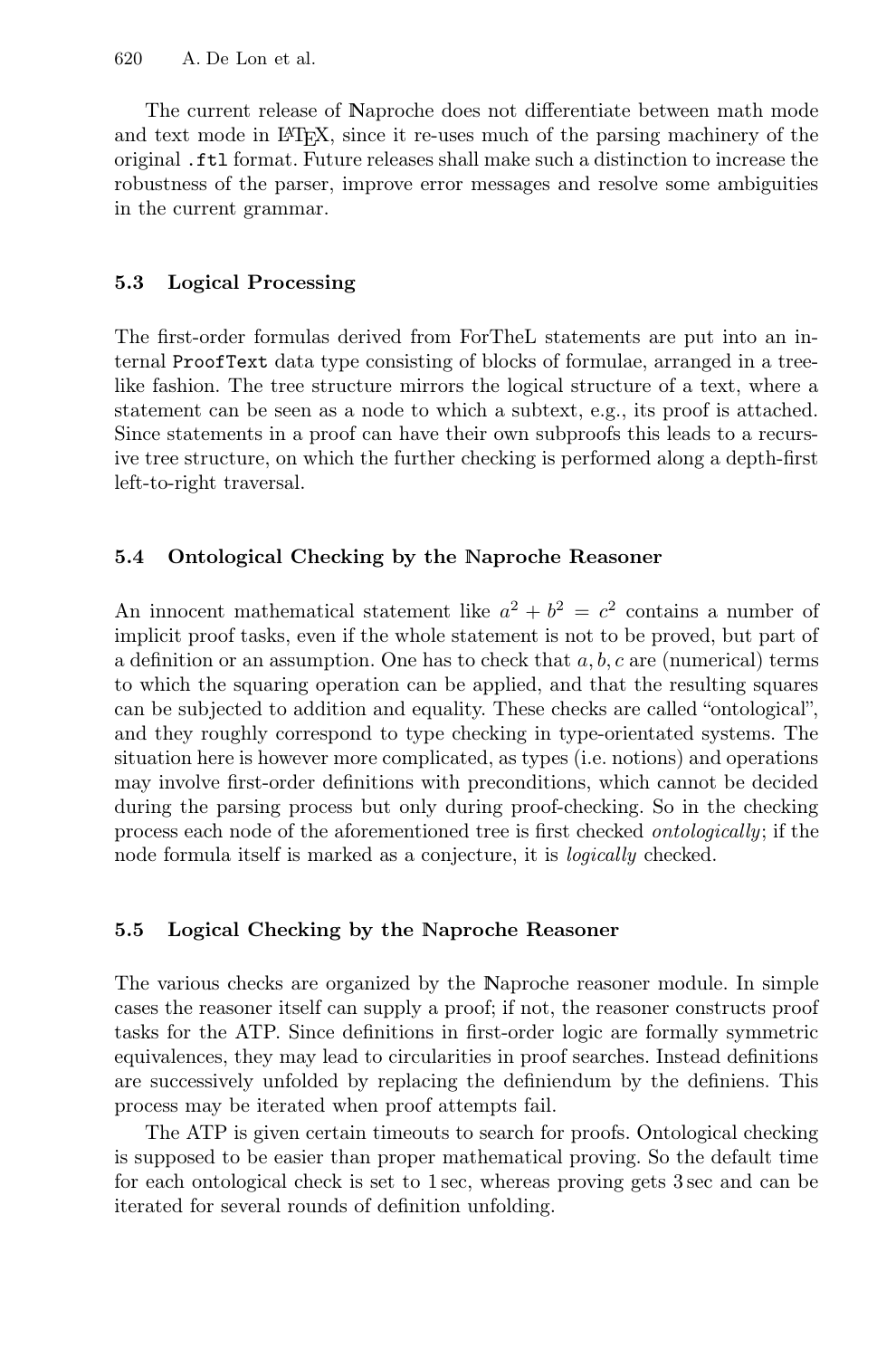#### 5.6 Communication with an External ATP

Proof tasks are translated into the generic TPTP first-order format for ATPs. These can be viewed in the Output window of Isabelle/jEdit, after inserting the directive [dump on] into the ForTheL source. The final proof task in checking Euclid's proof ends with the TPTP lines:

```
f \circ f(m_-,hypothesis, ( ! [WO] : (aClass(W0) =\rangle(i sInfinite(W0) \iff ( " isFinite(WO))))).
fof(m_,hypothesis,(aClass(szPzrzizmzezs) &
    ( ! [W0] : (aElementOf(W0,szPzrzizmzezs)
    <=> (aNaturalNumber(W0) & isPrime(W0)))))).
fof(m__,conjecture,
    ......
    (aElementOf(W4,szSzeztlcdtrclcz1rclcdtrc(W0,W1)) <=>
    (\text{aNaturalNumber}(W4) & \text{isPrime}(W4))))))))))))))) =>
    isInfinite(szPzrzizmzezs))).
```
By default Naproche uses E prover  $[19]$  as external ATP, but one may switch to other provers available in the Isabelle distribution.

## 6 Integration into Isabelle

The initial integration of Naproche into the Isabelle Prover IDE happened in 2018 and is briefly reported as an example in the PIDE overview article [\[23\]](#page-10-3) based on Isabelle2019 (June 2019). The main idea was to turn the existing Haskell command-line program into a TCP server that can answer concurrent requests for checking ForTheL texts in a purely functional manner, with proper handling of cancel messages (for interrupts caused by user editing); this required to remove a few low-level system operations, like reading physical files or exit of the process. Afterwards, the semantic operation for the in Isabelle – to check ForTheL text and produce markup messages according to the PIDE protocol – was implemented as Isabelle/Isar command in Isabelle/ML as usual, but the main work is delegated to the Naproche server. Its implementation uses the Isabelle/Haskell library for common Isabelle/PIDE message formats, source positions, markup etc. – it is maintained within the Isabelle distribution.

The current version of Isabelle/Naproche refines this approach in various respects. In particular, Isabelle2021 now provides a standard mechanism for user-defined Isabelle/Scala services: this is both relevant for Isabelle commandline tools to build and test Isabelle/Naproche, and the Prover IDE support of ForTheL files to connect the Isabelle/jEdit front-end to the Naproche back-end.

Moreover, the Java process running the Prover IDE provides an additional TCP server to launch external provers that are already distributed with Isabelle  $(thanks to Isabelle/Sledgehammer): Naproche applications mainly use the cur$ rent E prover 2.5 [\[19\]](#page-10-4), but SPASS and Vampire are available for experiments.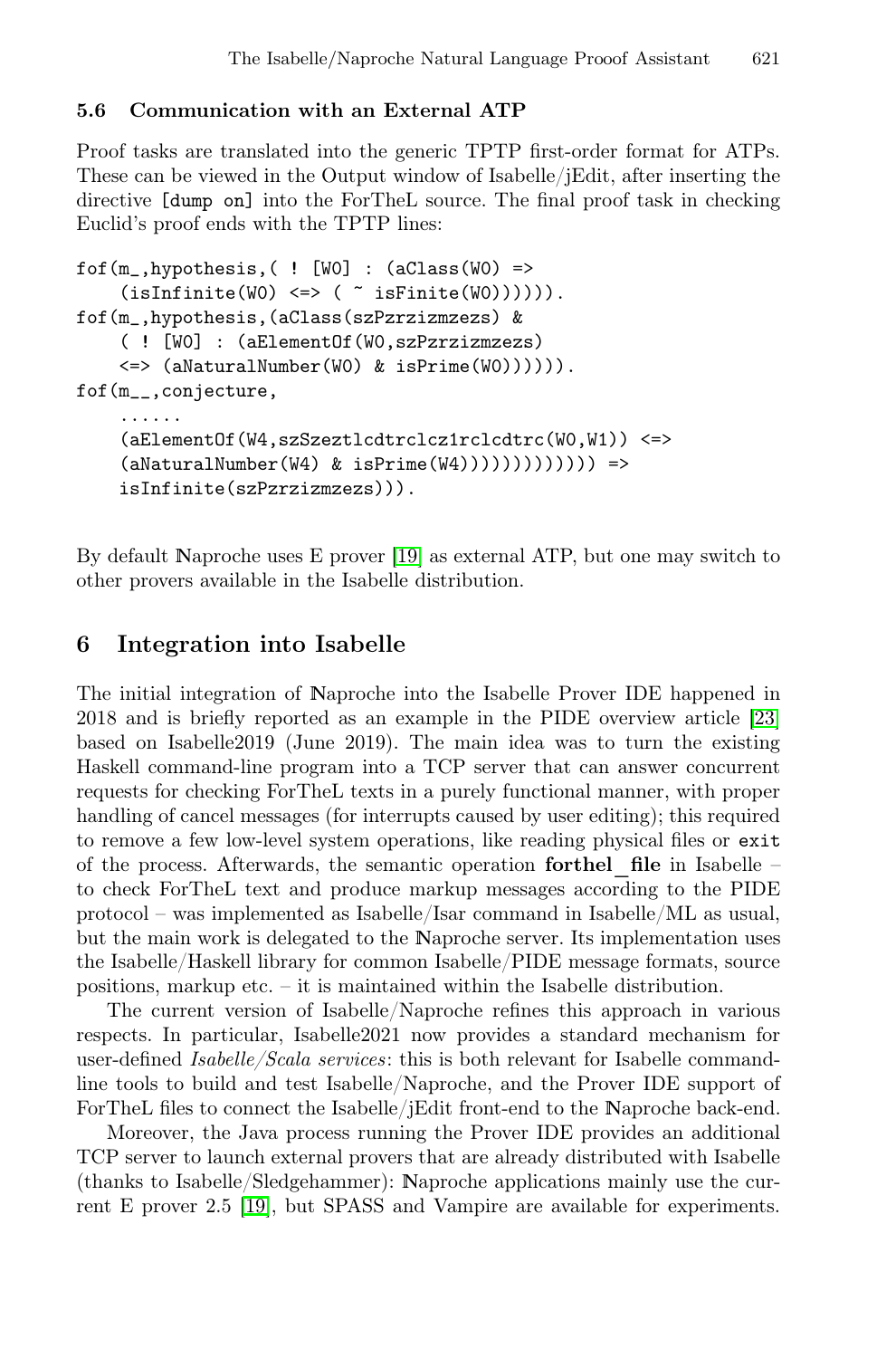The existing management of processes in Isabelle/Scala involves considerable efforts to robustly support interrupts and timeouts in a concurrent environment; this works on all platforms supported by Isabelle (using special tricks for Windows/Cygwin, and macOS/Rosetta on Apple Silicon).

The documentation file \$ISABELLE\_NAPROCHE/Intro.thy gives further hints on implementation near the end, with hyperlinks to the sources. A lot of technical Isabelle infrastructure is re-used by Isabelle/Naproche, but there is presently no connection to Isabelle/HOL, which is a much larger and better-known application of the same Isabelle framework [\[18\]](#page-10-5).

# 7 Related and Future Work

Bridging the gap between mathematical practice and fully formal methods has always been a central concern in formal mathematics. The development of the Mizar system [\[11\]](#page-9-11) was accompanied or even driven by the stepwise adaptation of its language to standard mathematical proof methods and logical foundations. In contrast, most interactive theorem provers feature formal tactic languages, with tactics scripts that can hardly be understood without stepwise tracing and reconstructing internal logical states.

The Mizar language has been a role model for other proof languages. There are, e.g., "Mizar modes" for HOL [\[6,](#page-9-12)[25\]](#page-10-6) and Coq [\[4\]](#page-9-13) and the widely used Isar language for Isabelle [\[24](#page-10-7)[,22\]](#page-10-8). These language can be read by mathematicians, with some effort, but they retain a strong bias toward computer science customs. A survey of input languages for formalization on a scale between formal and natural can be found in [\[9\]](#page-9-14).

Only a few formal mathematics projects have aimed at processing actual mathematical language. These projects have operated in isolation and seem to be mostly inactive now. The paper [\[7\]](#page-9-15) by Muhammad Humayoun and Christophe Raffalli, e.g., describes the MathNat project and also surveys other related attempts.

The Naproche approach can be viewed in the Mizar tradition: use a rich controlled language for mathematics, increase the proving capabilities by strong automated theorem proving, and, eventually, create an extensive library of basic mathematics and specialized theories, which simultaneously can be used as a library for human readers.

The readability and naturalness of texts which proof-check in the Naproche system motivate significant further extensions of the project where ad hoc methods are to be replaced by principled and established approaches:

1. the input language ForTheL has to be extended for wide mathematical coverage; ForTheL needs an extensive formal grammar and vocabulary to be processed by strong linguistic methods; the vocabulary may also encompass standard L<sup>AT</sup>EX symbols and semantic information;

2. methods of type derivation and elaboration should be provided;

3. Isabelle/Sledgehammer-like methods should lead to efficient premise selection in large texts and theories;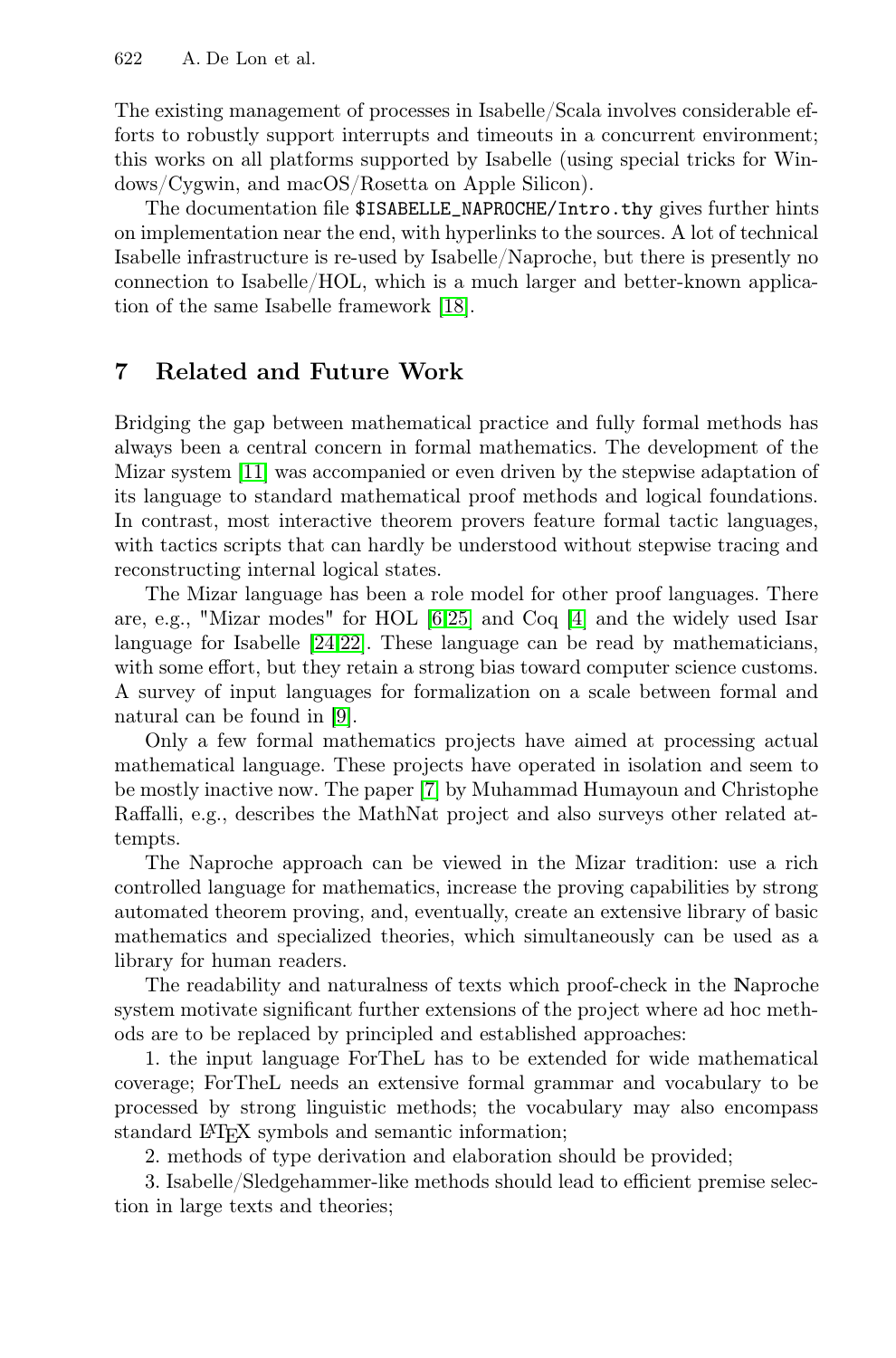4. the creation of libraries of ForTheL documents requires import and export mechanisms corresponding to quoting and referencing in the mathematical literature;

5. the natural text processing of Naproche should be interfaced with other proof assistants to leverage their strengths and libraries. We shall in particular work on a "Naproche mode" for Isabelle.

## References

- <span id="page-9-5"></span>1. Cramer, M.: Proof-checking mathematical texts in controlled natural language. Ph.D. thesis, University of Bonn (2013),<http://hdl.handle.net/20.500.11811/5780>
- <span id="page-9-6"></span>2. Cramer, M., Koepke, P., Kühlwein, D., Schröder, B.: The Naproche system (2009), <https://citeseerx.ist.psu.edu/viewdoc/summary?doi=10.1.1.211.3401>
- <span id="page-9-7"></span>3. Frerix, S., Koepke, P.: Automatic proof-checking of ordinary mathematical texts. Proceedings of the Workshop Formal Mathematics for Mathematicians (2018), <http://ceur-ws.org/Vol-2307/paper13.pdf>
- <span id="page-9-13"></span>4. Giero, M., Wiedijk, F.: MMode, a Mizar mode for the proof assistant Coq (2003), <https://www.cs.ru.nl/~freek/mmode/mmode.pdf>
- <span id="page-9-2"></span>5. Hales, T.: Formal abstracts (2020),<https://formalabstracts.github.io>
- <span id="page-9-12"></span>6. Harrison, J.: A Mizar mode for HOL. In: von Wright, J., Grundy, J., Harrison, J. (eds.) Theorem Proving in Higher Order Logics: 9th International Conference, TPHOLs'96. Lecture Notes in Computer Science, vol. 1125, pp. 203–220. Springer-Verlag, Turku, Finland (1996)
- <span id="page-9-15"></span>7. Humayoun, M., Raffalli, C.: MathNat - mathematical text in a controlled natural language. Journal on Research in Computing Science 46 (2010)
- <span id="page-9-0"></span>8. Isabelle contributors: The Isabelle2021 release (2021),<https://isabelle.in.tum.de>
- <span id="page-9-14"></span>9. Kaliszyk, C., Rabe, F.: A survey of languages for formalizing mathematics. In: Benzmüller, C., Miller, B. (eds.) Intelligent Computer Mathematics. pp. 138–156. Springer International Publishing, Cham (2020). [https://doi.org/10.1007/978-3-](https://doi.org/10.1007/978-3-030-53518-6_9) [030-53518-6\\_9](https://doi.org/10.1007/978-3-030-53518-6_9)
- <span id="page-9-8"></span>10. Koepke, P.: Textbook mathematics in the Naproche-SAD system. In: Brady, E., Davenport, J., Farmer, W.M., Kaliszyk, C., Kohlhase, A., Kohlhase, M., Müller, D., Pąk, K., Coen, C.S. (eds.) Joint Proceedings of the FMM and LML Workshops (2019),<http://ceur-ws.org/Vol-2634/FMM4.pdf>
- <span id="page-9-11"></span>11. Mizar,<http://www.mizar.org/>
- <span id="page-9-10"></span>12. de Moura, L.M., Kong, S., Avigad, J., van Doorn, F., von Raumer, J.: The Lean Theorem Prover (system description). In: Felty, A.P., Middeldorp, A. (eds.) Automated Deduction – CADE-25 – 25th International Conference on Automated Deduction, Berlin, Germany, August 1-7, 2015, Proceedings. Lecture Notes in Computer Science, vol. 9195, pp. 378–388. Springer (2015). [https://doi.org/10.1007/978-3-319-21401-6\\_26](https://doi.org/10.1007/978-3-319-21401-6_26)
- <span id="page-9-9"></span>13. Naproche contributors: FLib,<https://github.com/naproche-community/FLib>
- <span id="page-9-3"></span>14. Paskevich, A.: Méthodes de formalisation des connaissances et des raisonnements mathématiques: aspects appliqués et théoriques. Ph.D. thesis, Université Paris 12 (2007),<http://tertium.org/papers/thesis-07.fr.pdf>
- <span id="page-9-4"></span>15. Paskevich, A.: The syntax and semantics of the ForTheL language (2007), [http:](http://nevidal.org/download/forthel.pdf) [//nevidal.org/download/forthel.pdf](http://nevidal.org/download/forthel.pdf)
- <span id="page-9-1"></span>16. Paulson, L.C.: ALEXANDRIA: Large-scale formal proof for the working mathematician,<https://www.cl.cam.ac.uk/~lp15/Grants/Alexandria>